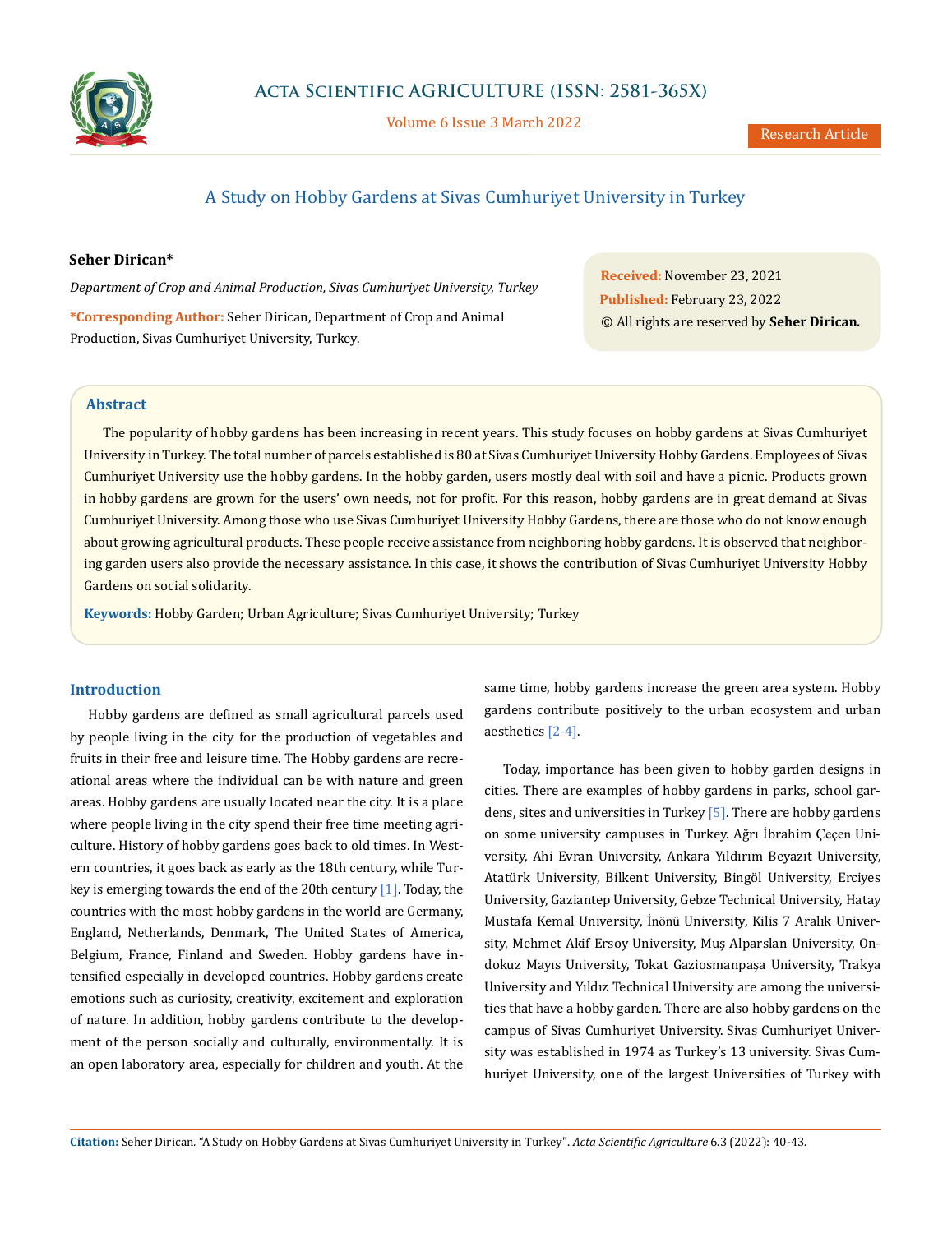about population of sixty thousand, is working towards the development of the green campus and social life in recent years. In this context, hobby gardens were built at Sivas Cumhuriyet University Campus. The aim of this study is to introduce hobby gardens made by Sivas Cumhuriyet University.

# **Materials and Methods**

One of the most important brand values of Sivas city is Sivas Cumhuriyet University. The study area is Sivas Cumhuriyet University Hobby Gardens located in the central Anatolian part of Turkey. Sivas is the coldest city in the Central Anatolia Region. The average altitude of Sivas city is 1250 meters. Sivas city has a unique climate character. Terrestrial climate is dominant in Sivas. The summer season is very hot and dry. Winters are cold and snowy. The winter months are freezing cold and the average winter temperature is around  $0^{\circ}$ C. The average number of days when temperature values fall below is  $132$  °C. Due to the low temperature in winter, rains are generally in the form of snow. The Average snow thickness is around 20 centimeters. In other seasons, it is in the form of rain [6]. Sivas Cumhuriyet University Hobby Gardens are located near Sivas-Kayseri highway. The aim of this research is to introduce hobby gardens created by Sivas Cumhuriyet University on campus, which is an example of recreation areas that have been in great demand in recent years. There are 80 parcels in the study area (Figure 1). Transportation in Sivas is easy. The university campus can be reached by a single bus from all over the city.



**Figure 1:** General view of Sivas Cumhuriyet University Hobby Gardens.

This study consists of direct observation, examination, analysis and synthesis stages in the field of research. The related literature has been scanned, sample studies have been examined, some technical information about hobby gardens has been provided. Then, field research was carried out at different periods in the hobby gardens in the study area. In this study, the common areas, camellias, gardens and cultivated products in hobby gardens are examined at Sivas Cumhuriyet University.

#### **Results and Discussion**

Sivas Cumhuriyet University has created hobby gardens for its academic and administrative staff to have a good time with their families, to grow all kinds of fruits, vegetables, flowers and organic agriculture and to develop hobby neighborhoods and conversations. Modern hobby gardens located on campus in Sivas Cumhuriyet University were established in 2017. There are a total of 80 parcels in hobby gardens created on campus at Sivas Cumhuriyet University. Hobby gardens allocation, maintenance and repair operations are carried out by "Hobby Gardens Management" under the responsibility of the Rectorate of Sivas Cumhuriyet University. Hobby Gardens Management monitors and collects income and expenses of hobby gardens. Sivas Cumhuriyet University has prepared regulations on the establishment and operation of hobby gardens. Within the framework of this regulation, Sivas Cumhuriyet University leases its hobby gardens to its academic and administrative staff. Hobby gardens are allocated for a maximum of two years. If the hobby garden is requested to be left within the allocation period, the applicants in the reserve list can be allocated. Parcel owners must pay the electricity and water fee used. These fees are calculated by dividing the total amount by the number of parcels. There is one electricity and water meter for the hobby garden. After the hobby garden, electricity, and water charges are paid, the garden is delivered. Garden users are obliged to abide by the rules specified in the regulation, and garden allocations of those who do not obey the rules are canceled.

The main usage rules that the hobby garden parcel owners are obliged to obey are as follows; Hobby garden use rights cannot be transferred. Persons other than the person allocated for his hobby garden cannot use it. The hobby garden cannot be moved outside its borders and gardens cannot be combined. Hobby gardens should be evacuated at 23:55 at the latest. Alcoholic beverage consumption is prohibited in hobby gardens. Hobby garden is allocated to only one of the people who reside at the same address. Users of the hobby garden should dump their trash in the places specified regularly and take care of garden and environmental cleaning. Any interference that may cause image pollution is prohibited. It is forbidden to grow plants whose production is prohibited in the hobby garden. The use of pesticides in the hobby garden will be within the

**Citation:** Seher Dirican*.* "A Study on Hobby Gardens at Sivas Cumhuriyet University in Turkey". *Acta Scientific Agriculture* 6.3 (2022): 40-43.

41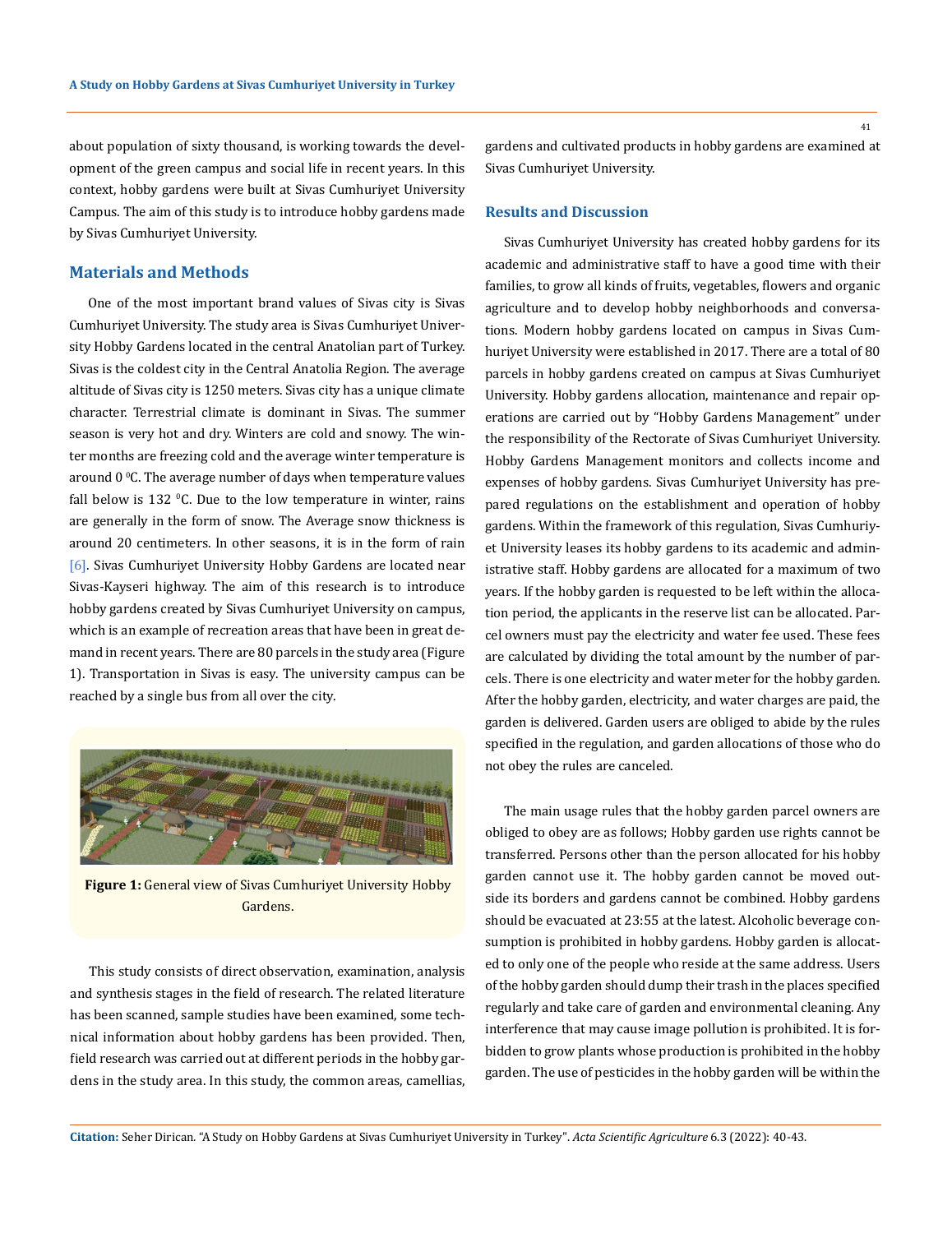knowledge and permission of the management. It is forbidden to plant trees in the parcel in the hobby garden. Hobby garden users should avoid any behavior that disturbs other garden users. Hobby garden users are obliged to consider the warnings of the management. Any requests and complaints must be notified in writing to the hobby garden management. Hobby garden users are obliged to follow the rules. For garden users who do not follow the rules, cancellation of the allocation is made. The management has the right to terminate the right to use the hobby garden unilaterally.

Sivas Cumhuriyet University created 80 hobby gardens, each approximately 70 square meters, for its academic and administrative staff in 2017. Each parcel in Sivas Cumhuriyet University Hobby Gardens is 7x10 meters in size and has a usage area of about 70 square meters. There are floodlights and general lighting installations in the hobby garden. There is a wooden camellia with a lighting system in each hobby garden. There are also concrete and stone paved roads between the hobby gardens.

Sivas Cumhuriyet University Hobby Gardens can be rented for a small fee. The average of 200 Turkish Lira in 2017, 250 Turkish Lira in 2018, 300 Turkish Lira in 2019, 2020 and 2021 were collected from those who were allocated hobby gardens. These usage costs are also used in the payment of electricity and water expenditures.

Sivas Cumhuriyet University Hobby Gardens are surrounded by a wire wall and have two entrance doors. In the hobby garden located on an area of approximately 7726 thousand square meters; there are fountains, masjids, water closets, garbage containers, camellias, storage, children's playground, irrigation and a lighting system. It was observed that the common areas are very close and suitable in terms of their location. The Lighting and security of hobby gardens are sufficient. Agricultural activities such as vegetable and fruit growing are generally carried out in hobby gardens. People who rent the hobby garden at Sivas Cumhuriyet University grow the vegetables and fruits they want. Agricultural crops grown include tomatoes, peppers, eggplant, zucchini, cucumber, beans, onion, lettuce, parsley, cress, sorrel, dill, mint, sunflower seeds, strawberries, melon and watermelon.

Parcel owners can use their hobby gardens between April and October due to the cold climate of Sivas city where the research area is located. In other months, hobby gardens are not used. Be-

cause in other months, the air temperature can be below  $0^{\circ}$ C. In this case, it can cause frost and icing. Generally, planting and planting operations are carried out in the hobby gardens in April and May as agricultural activities at Sivas Cumhuriyet University Hobby Gardens.

The Sivas Cumhuriyet University is one of the rare campuses with a hobby garden. Hobby gardens in general of Turkey are located at the university campus in a limited number. All 80 parcels located at Sivas Cumhuriyet University Hobby Gardens are used for agricultural activities. Sivas Cumhuriyet University Hobby Gardens is 100% full. There is no unused empty parcel. The average distance of the hobby garden from the Sivas city center is approximately 8 kilometers. The distance between the city centers of settlements hobby gardens varies between 2 and 17 kilometers in Turkey [7,8]. This shows that there is no problem at Sivas Cumhuriyet University Hobby Gardens in terms of transportation and distance. In fact, the vast majority of users reside in lodgings located on campus very close to the hobby garden. Users usually come to the hobby gardens on foot or by private vehicle. There is also a possibility to reach the hobby garden by public transport. It was observed that the users were satisfied with the distance of the hobby gardens to the city.

Instead of being an activity for profit, Sivas Cumhuriyet University Hobby Gardens are made for reasons such as growing crops and getting away from stress. It can be said that the income level of the users is good. Those who use hobby gardens are generally people with little previous agricultural activity experience. Generally, hobby gardens are visited several times during the week and at the weekend and 1-4 hours are spent. The vast majority of users are married and hobby gardens are mostly used by family members. It is seen that Sivas Cumhuriyet University Hobby gardens support solidarity among users.

Hobby gardens make positive contributions to the urban ecosystem and urban appearance. Supporting the hobby gardens is promising in terms of agricultural sustainability in Turkey [9]. For this reason, increasing the number of hobby gardens will make positive contributions to the city and the university.

## **Conclusion**

Due to the fast pace of life and hard work, people living today need to move away from their environment for a short or long time

42